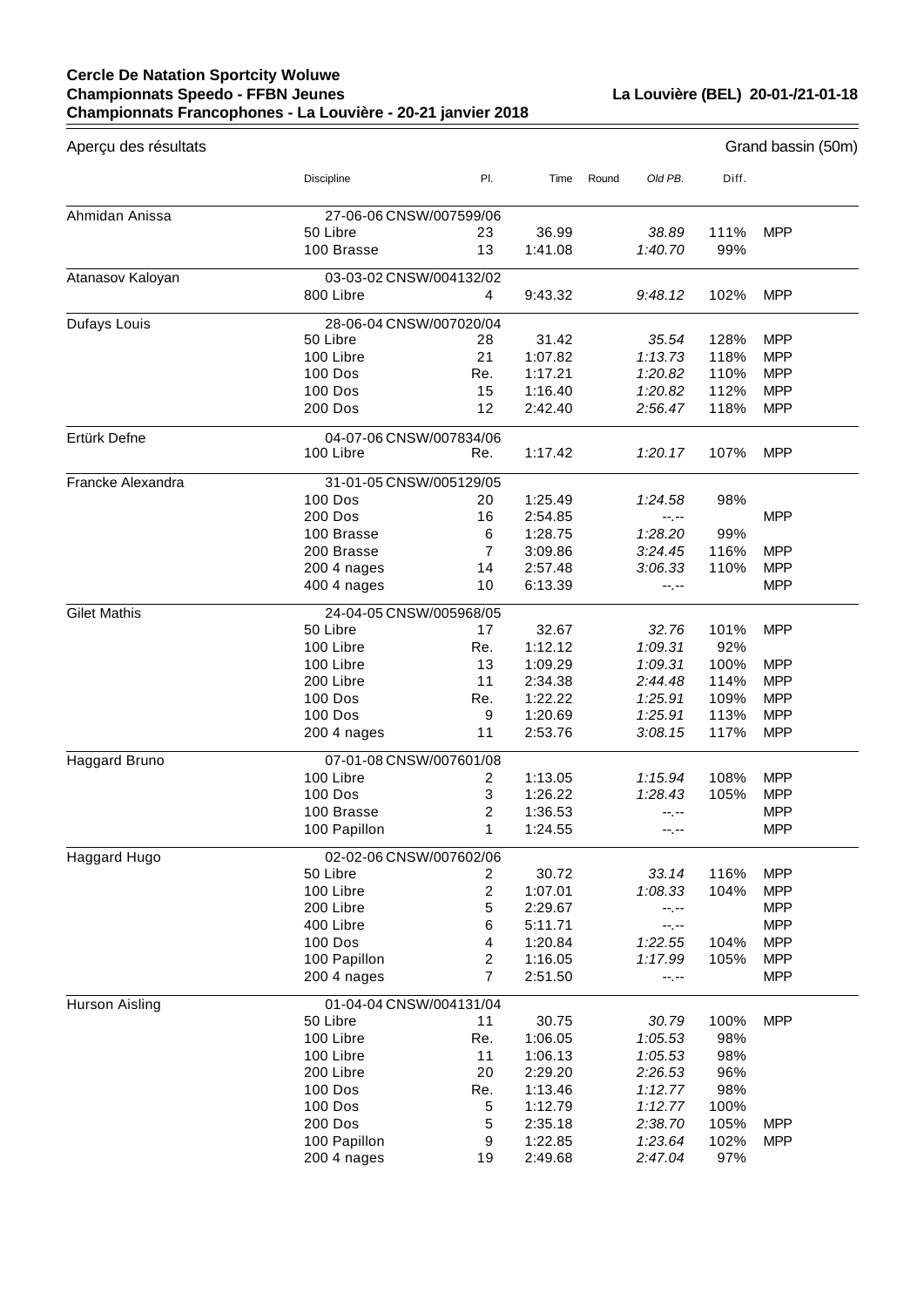| Huyghebaert Pacôme      | 16-01-04 CNSW/003984/04 |                |              |                     |      |            |  |  |  |
|-------------------------|-------------------------|----------------|--------------|---------------------|------|------------|--|--|--|
|                         | 100 Libre               | Re.            | 1:07.74      | 1:07.47             | 99%  |            |  |  |  |
|                         | 400 Libre               | 8              | 4:56.11      | 5:01.33             | 104% | <b>MPP</b> |  |  |  |
|                         | 200 Dos                 | 13             | 2:42.94      | 2:40.69             | 97%  |            |  |  |  |
|                         | 100 Brasse              | 4              | 1:23.48      | 1:22.66             | 98%  |            |  |  |  |
|                         | 200 Brasse              | 5              | 2:59.73      | 2:58.52             | 99%  |            |  |  |  |
|                         | 200 Papillon            | $\overline{7}$ | 2:57.92      | $-1, -1$            |      | <b>MPP</b> |  |  |  |
|                         | 200 4 nages             | 10             | 2:42.41      | 2:43.63             | 102% | <b>MPP</b> |  |  |  |
| Kadou Chadi             | 25-11-03 CNSW/003978/03 |                |              |                     |      |            |  |  |  |
|                         | 800 Libre               | $\overline{7}$ | 10:11.53     | 10:47.00            | 112% | <b>MPP</b> |  |  |  |
| Kopa Madli              | 17-03-02 CNSW/002938/02 |                |              |                     |      |            |  |  |  |
|                         | 1500 Libre              | 5              | 19:08.33     | $-1, -1$            |      | <b>MPP</b> |  |  |  |
|                         | 5000 Libre              |                | 2 1:05:33.86 | 1:05:17.18          | 99%  |            |  |  |  |
| Kotsomyti Eleanna       | 13-12-06 CNSW/007120/06 |                |              |                     |      |            |  |  |  |
|                         | 50 Libre                | 14             | 34.52        | 38.04               | 121% | <b>MPP</b> |  |  |  |
|                         | 100 Dos                 | Re.            | 1:27.38      | 1:28.03             | 101% | <b>MPP</b> |  |  |  |
|                         | 100 Dos                 | 6              | 1:22.50      | 1:28.03             | 114% | <b>MPP</b> |  |  |  |
|                         | 200 Dos                 | 8              | 2:59.27      | --.--               |      | <b>MPP</b> |  |  |  |
| Kyriakides Niels        | 07-04-04 CNSW/007831/04 |                |              |                     |      |            |  |  |  |
|                         | 50 Libre                | 23             | 30.76        | --.--               |      | <b>MPP</b> |  |  |  |
|                         | 100 Libre               | 30             | 1:10.39      | --.--               |      | <b>MPP</b> |  |  |  |
| Lednicka Hanka          | 15-01-01 CNSW/007003/01 |                |              |                     |      |            |  |  |  |
|                         | 1500 Libre              | 3              | 19:17.64     | 19:22.24            | 101% | <b>MPP</b> |  |  |  |
|                         | 5000 Libre              |                | 3 1:07:59.88 | 1:07:36.18          | 99%  |            |  |  |  |
| Lednicky Vit            | 03-01-99 CNSW/001496/99 |                |              |                     |      |            |  |  |  |
|                         | 800 Libre               | $\overline{2}$ | 9:07.98      | 9:15.46             | 103% | <b>MPP</b> |  |  |  |
|                         | 5000 Libre              | 4              | 59:44.79     | 1:00:24.11          | 102% | <b>MPP</b> |  |  |  |
| Lunakova Kristina       | 16-02-04 CNSW/003640/04 |                |              |                     |      |            |  |  |  |
|                         | 50 Libre                | 12             | 30.88        | 30.00               | 94%  |            |  |  |  |
|                         | 100 Libre               | 14             | 1:06.44      | 1:05.47             | 97%  |            |  |  |  |
|                         | 200 Libre               | 8              | 2:24.06      | 2:21.76             | 97%  |            |  |  |  |
|                         | 100 Dos                 | 6              | 1:14.30      | 1:14.45             | 100% | <b>MPP</b> |  |  |  |
|                         | 200 Dos                 | $\overline{7}$ | 2:37.05      | 2:40.11             | 104% | <b>MPP</b> |  |  |  |
|                         | 100 Papillon            | 4              | 1:11.29      | 1:11.15             | 100% |            |  |  |  |
|                         | 200 4 nages             | $\overline{7}$ | 2:41.23      | 2:41.83             | 101% | <b>MPP</b> |  |  |  |
| Mancini Luca            | 11-03-05 CNSW/005210/05 |                |              |                     |      |            |  |  |  |
|                         | 50 Libre                | 23             | 33.67        | 33.29               | 98%  |            |  |  |  |
|                         | 100 Libre               | 18             | 1:11.45      | 1:10.32             | 97%  |            |  |  |  |
|                         | 100 Dos                 | 12             | 1:22.19      | 1:19.60             | 94%  |            |  |  |  |
| <b>Marion Xavier</b>    | 22-07-03 CNSW/003289/03 |                |              |                     |      |            |  |  |  |
|                         | 800 Libre               | 1.             | 9:22.71      | 9:58.42             | 113% | <b>MPP</b> |  |  |  |
| Moriau Amaury           | 15-11-02 CNSW/001296/02 |                |              |                     |      |            |  |  |  |
|                         | 800 Libre               | 5              | 9:50.05      | 9:59.24             | 103% | <b>MPP</b> |  |  |  |
| Moriau Thibault         | 18-09-99 CNSW/000632/99 |                |              |                     |      |            |  |  |  |
|                         | 800 Libre               | 3              | 9:19.53      | 9:26.64             | 103% | <b>MPP</b> |  |  |  |
| <b>Ohliger Marjorie</b> | 22-03-07 CNSW/007844/07 |                |              |                     |      |            |  |  |  |
|                         | 50 Libre                | 15             | 37.30        |                     |      | <b>MPP</b> |  |  |  |
|                         | 100 Libre               | 21             | 1:26.09      | --.--               |      | <b>MPP</b> |  |  |  |
| Pavesic Maj             | 18-12-06 CNSW/005971/06 |                |              |                     |      |            |  |  |  |
|                         | 50 Libre                | 25             | 35.04        | 37.26               | 113% | <b>MPP</b> |  |  |  |
|                         | 200 Dos                 | 13             | 3:05.18      |                     |      | <b>MPP</b> |  |  |  |
|                         | 100 Brasse              | 7              | 1:33.12      | $-1, -1$<br>1:33.12 | 100% |            |  |  |  |
|                         | 200 Brasse              | 3              | 3:13.31      |                     |      | <b>MPP</b> |  |  |  |
|                         | 200 4 nages             | 22             | 3:06.89      | --.--<br>3:03.66    | 97%  |            |  |  |  |
|                         |                         |                |              |                     |      |            |  |  |  |